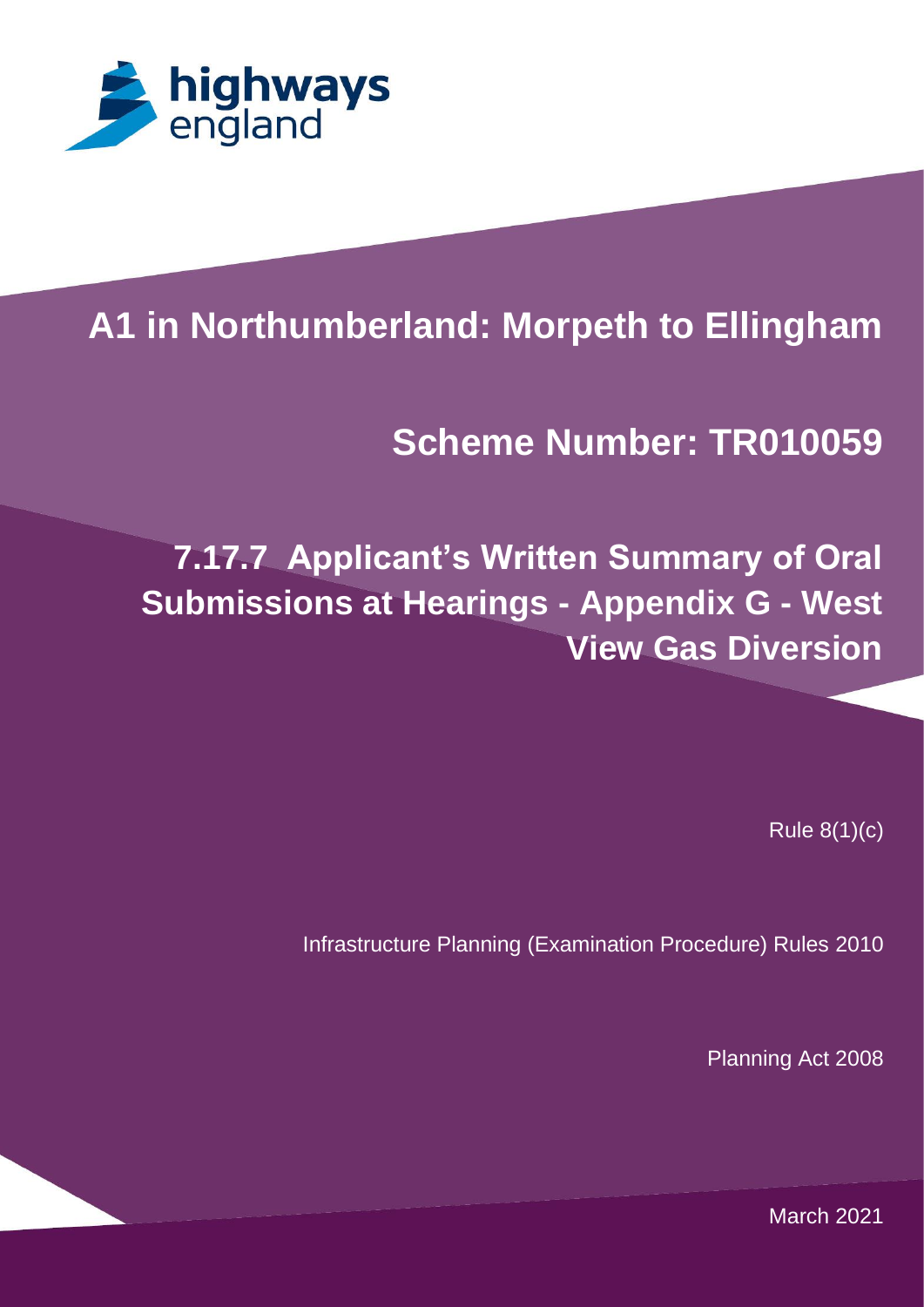

Infrastructure Planning

Planning Act 2008

#### **The Infrastructure Planning (Examination Procedure) Rules 2010**

### **The A1 in Northumberland: Morpeth to Ellingham**

Development Consent Order 20[xx]

#### **Appendix G - West View Gas Diversion**

| <b>Rule Reference:</b>              | 8(1)(c)                                    |
|-------------------------------------|--------------------------------------------|
| <b>Planning Inspectorate Scheme</b> | TR010059                                   |
| Reference:                          |                                            |
| <b>Document Reference:</b>          | 7.17.7                                     |
|                                     |                                            |
| Author:                             | A1 in Northumberland: Morpeth to Ellingham |
|                                     | Project Team, Highways England             |

| <b>Version</b> | <b>Date</b> | <b>Status of Version</b> |
|----------------|-------------|--------------------------|
| Rev 0          | March 2021  | Deadline 4               |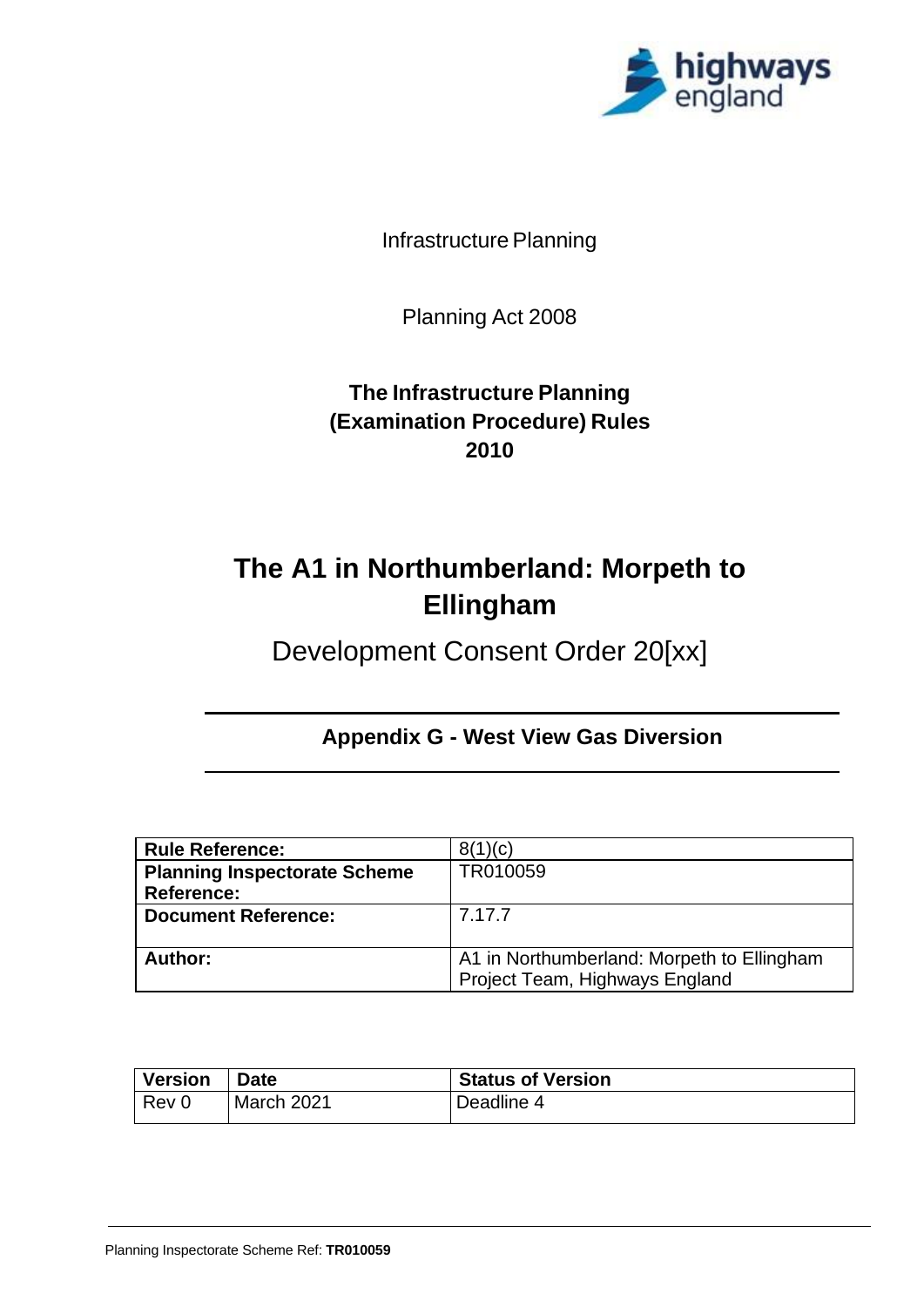



Figure 1 - Indicative Stats Relocation Options